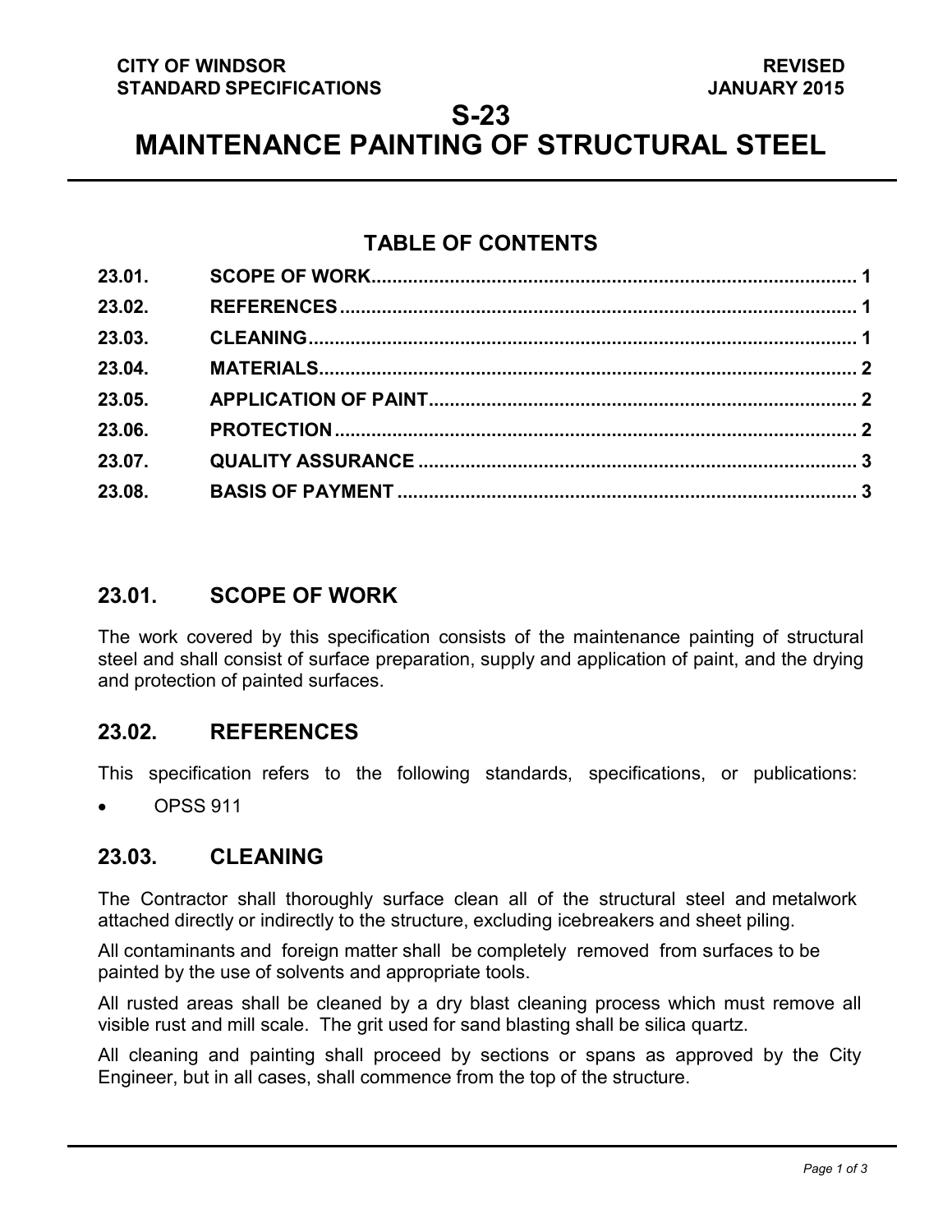#### **S-23 MAINTENANCE PAINTING OF STRUCTURAL STEEL**

All surfaces to be painted shall be cleaned to the City Engineer's satisfaction. Prior to painting, all surfaces shall be absolutely clean and dry.

The prime coat shall be applied on the same day the surfaces are cleaned.

### <span id="page-1-0"></span>**23.04. MATERIALS**

Materials shall meet the requirements of OPSS 911, unless otherwise directed by the City Engineer.

## <span id="page-1-1"></span>**23.05. APPLICATION OF PAINT**

All surfaces to be painted shall be absolutely clean and dry.

Paint shall not be applied when the metal or air temperature is below 5 degrees Celsius, when the steel is wet, when the weather is misty or wet, or when there is danger of rain falling on wet paint.

Before application, the paint must be thoroughly mixed in the presence of the Contract Administrator. During painting, the paint in use must be vigorously stirred at intervals to keep all the pigments in suspension.

The primer shall be applied to all sand blasted areas of steel by brush, spray, or roller.

The intermediate coat shall be applied only to the primed areas.

The top paint coat shall be applied to the entire steel area of the structure.

The paint may be applied by brush, spray, or roller, unless otherwise specified in the contract documents, or unless, in the opinion of the City Engineer, conditions of high winds make spray painting impracticable.

Sufficient drying time shall be allowed so that each coat of paint is completely dry throughout the full thickness of the paint film before succeeding coats of paint are applied. Each paint coat shall be approved by the City Engineer before any succeeding coats are applied.

If the minimum dry film thickness of each of the paint coats is not obtained by one application, further coats shall be applied to obtain the minimum specified thickness.

### <span id="page-1-2"></span>**23.06. PROTECTION**

If, in the opinion of the City Engineer, traffic produces sufficient dust to be detrimental to the painting operations, the Contractor shall, at his own expense, allay the dust at the bridge site and take any other precautions to prevent dust and dirt from coming in contact with freshly painted surfaces.

Access facilities for inspection shall be supplied by the Contractor to all portions of the work and such access facilities shall meet with the approval of the City Engineer.